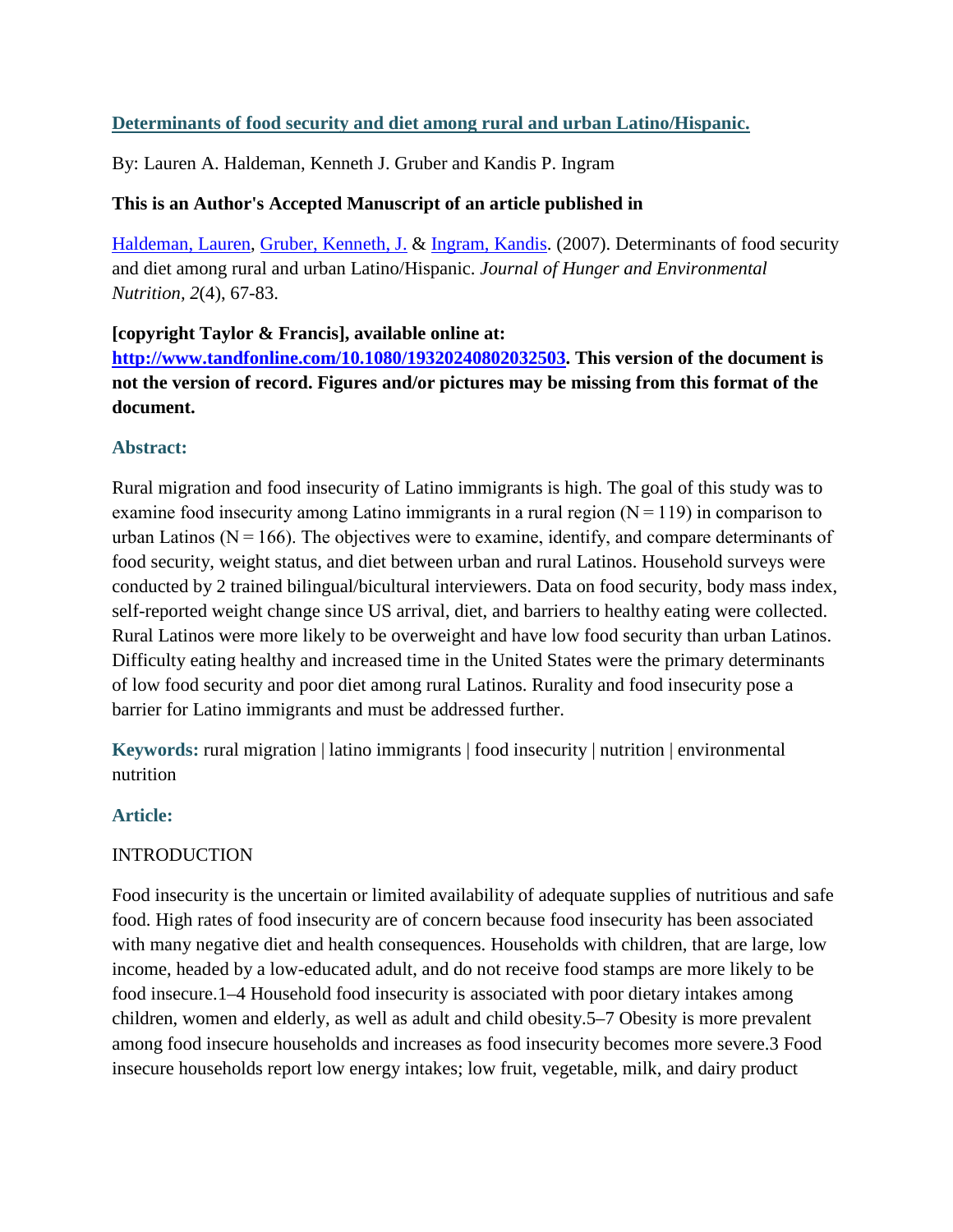intakes; and poor health status.8,9 In 2005, the prevalence of food security and food insecurity in the United States was 89 and 11%, respectively.10

Many of the household characteristics associated with food insecurity can be found in newly arrived Latino/Hispanics. It is also well documented that ethnicity, specifically Latino ethnicity, is significantly associated with food insecurity.1–3 In 2005, 17.9% of Latino/Hispanic households in the United States were food insecure compared to the national average of 11.0%.10 Many recently arrived Latino/Hispanic immigrant households have limited incomes and financial resources and lack access to community food assistance. Many also are minimally proficient in English, which limits their ability to ask for and receive assistance, and misunderstanding of printed and verbal information likely affects how and where they shop or obtain food and the prices they pay for that food. As a result of these limited resources, many of these households are at high risk of being food insecure.

The Latino/Hispanic population is particularly vulnerable to diet-related health problems. Studies show that they have disproportionately higher rates of obesity and diet-related chronic diseases compared to Caucasians and African Americans. The incidence of obesity in the United States among Mexican Americans is 74.7% compared to non-Hispanic whites (67.4%).11 Being overweight or obese is associated with most chronic diseases such as diabetes, cardiovascular disease, hypertension, coronary heart disease, and cancer.12–14 It is not surprising then that they are at greater risk of dying from certain cancers and heart disease than non-Hispanic whites.6,15

Health risks of Latino/Hispanic immigrants frequently are compounded by low resource socioeconomic conditions. They frequently accept low-paying jobs with no health insurance, cannot afford health insurance or regular health checkups, and do not qualify for Medicaid benefits or other assistance programs due to financial or legal restrictions (such as immigration laws). An additional condition affecting Latino/Hispanic immigrant health is that the longer they stay in the United States, the more likely they are to consume poor diets, gain weight, and live in food insecure households.16

# RURAL VS URBAN RESIDENCY

Rural versus urban residency may also increase the problem of food insecurity as a consequence of the availability of support systems and density of population groups. Approximately 20% of the general population resides in rural areas.17 Rural areas tend to have fewer community resources and a less developed and resourced human services infrastructure to provide for residents' basic health and food assistance. This disparity seems to be in evidence due to the fact that food insecurity rates of rural households are double the nationwide rates.18 Households located in the South and in rural regions have a higher incidence of food insecurity than metropolitan households (12.0% and 12.2% vs 8.7%).10

Currently, Latino/Hispanics are the fastest growing rural minority;19 and given the barriers this group typically encounter as new arrivals to the United States, relocation to rural areas is likely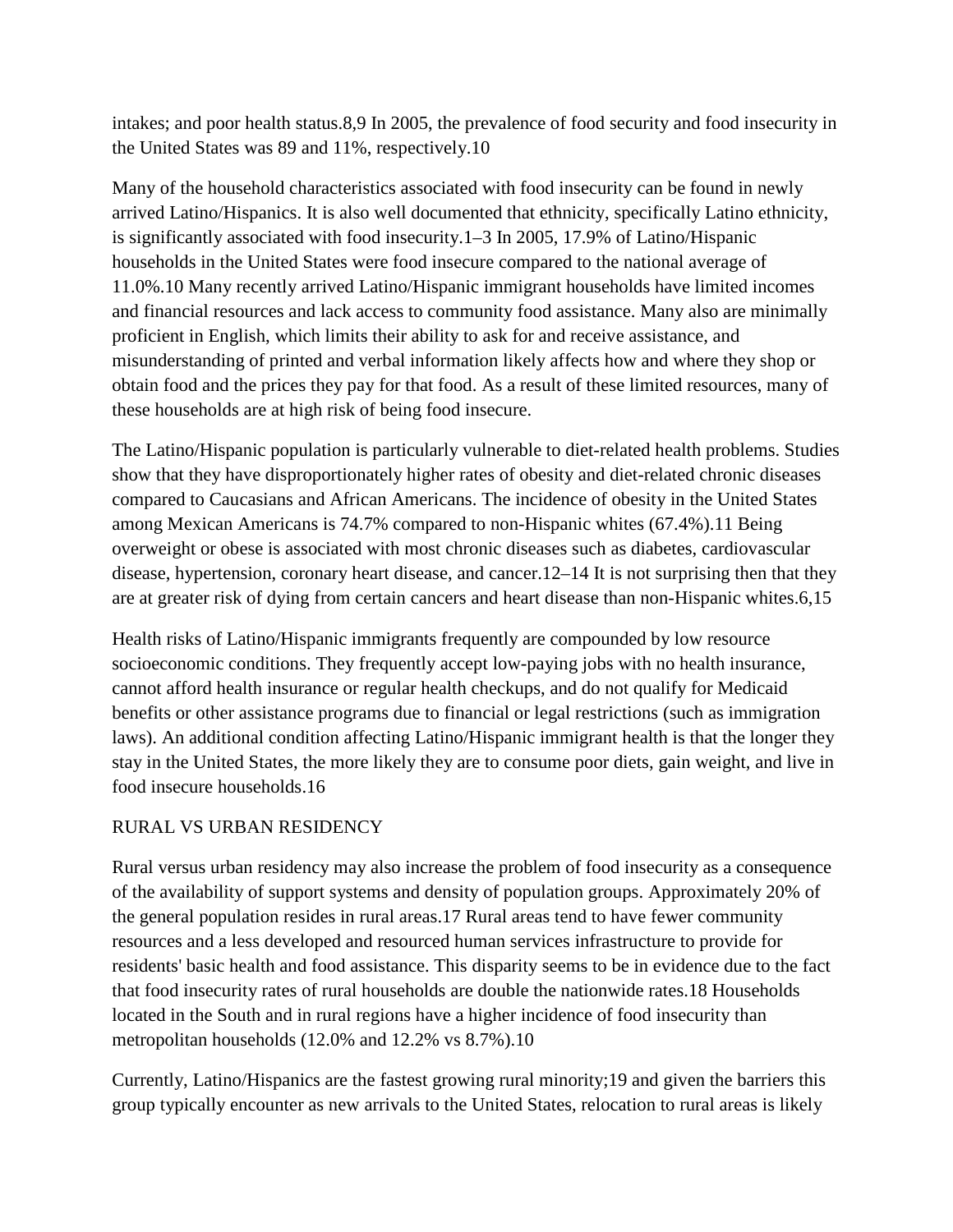to compound their difficulties in gaining access to health and food assistance. It is likely that Latino/Hispanic immigrants living in rural areas face additional barriers that their counterparts do not experience living in urban areas.

There have been a few studies that have examined food insecurity levels of the increasing, rural Latino/Hispanic population20,21 but none have addressed nutritional and body mass index (BMI) profile differences as they relate to food insecurity in these regions. Given its potential impacts on health and well-being, gaining a better understanding of factors associated with food insecurity is essential. Thus, this study is taking the additional step of looking at the nutritional and BMI profile of urban and rural immigrant Hispanics. The objectives of this project were to (1) examine food insecurity, weight status, and dietary behaviors in a rural Latino community; (2) compare nutritional and BMI profiles between rural and urban Latinos; and (3) examine determinants of food security, weight status, and diet among rural and urban Latino immigrants.

#### MATERIALS AND METHODS

A rural area with a high percentage of Latino/Hispanics in North Carolina served as the recruitment site for the rural sample in this study. Data from two convenience samples were used in this study. The urban sample was collected in a nearby metropolitan county for a previous study using the same data collection instruments and data collection methodology.22 Both samples were recruited from locations that had experienced similar significant increases in Latino/Hispanic migration in the past decade. Both samples included only non-US-born adult respondents.

The rural sample  $(N = 119)$  of Latino caretakers for the rural sample was recruited between August 2005 and December 2006 from a rural town (with a population less than 50000 at the time of the study) located 25 miles from a major urban area in North Carolina (where the urban sample was recruited). Participation was limited to self-identified Latino/Hispanic adults who were a primary caretaker of a child less than 12 years of age, the primary meal preparer, and living in a low-income household based on federal assistance program participation. In addition to their self-report, ethnicity was further determined by reported place of birth and where they grew up. The urban Latino/Hispanic sample ( $N = 166$ ) recruited between January 2003 and December 2005 served as a comparison group.22 Identical recruitment strategies, survey, and data collection methods were used for both groups. In order to increase the likelihood of participation, respondents were recruited by an experienced, trained bilingual, bicultural community interviewer. Participants were recruited through the use of fliers inviting their participation in WIC (Suplemental Nutrition Program for Women, Infants and Children) clinics and family resource centers serving the 2 geographic areas and through referrals from study participants.

Data Collection Measures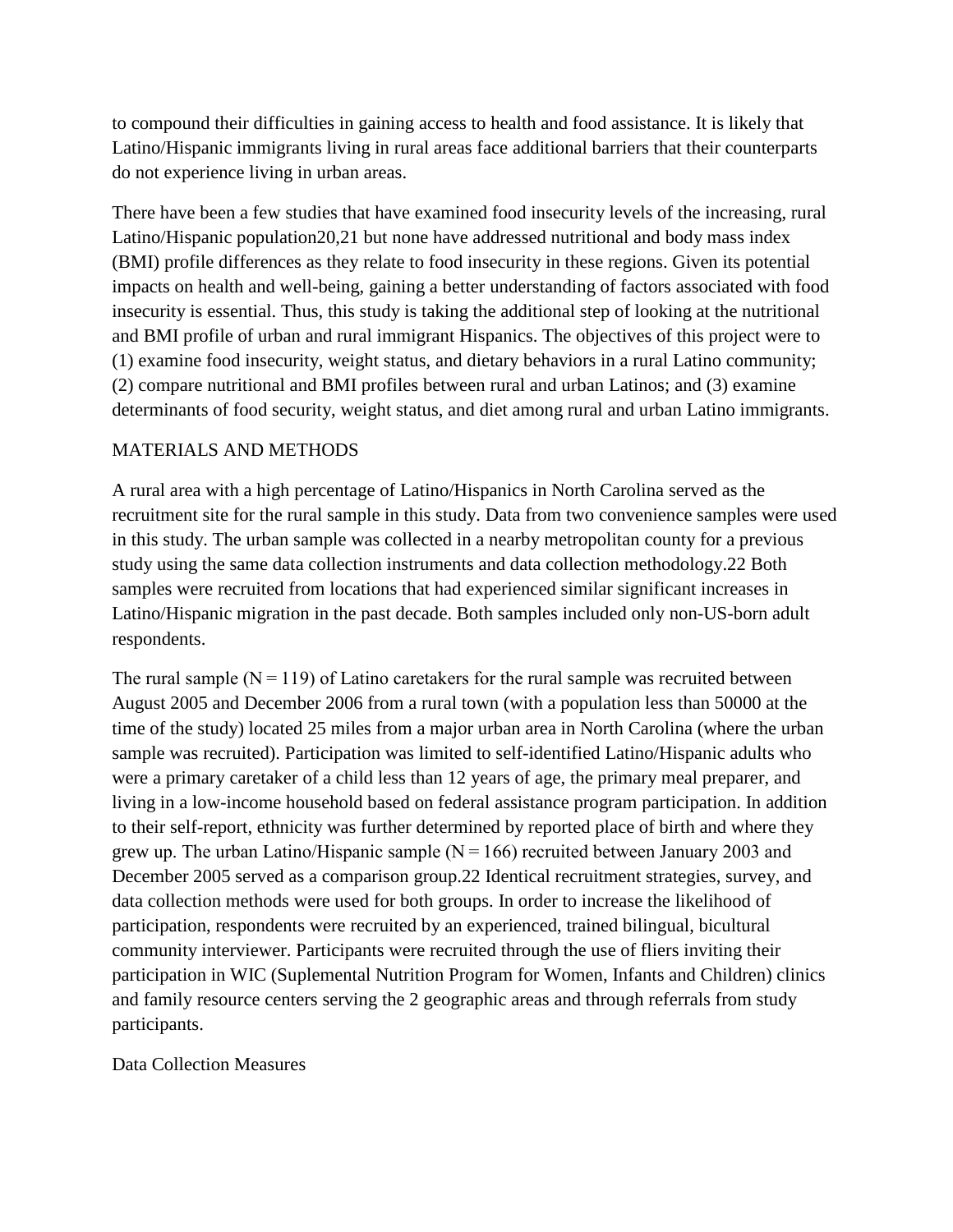A version of the 18-item Core Food Security/Hunger Module was used to determine food security/insecurity status. The module was translated into Spanish by the bilingual/bicultural community interviewer for this study and face validated with a small sample  $(N=8)$  of respondent members of the target audience. Based on algorithms provided by the Economic Research Service,10 responses to the 18-item Core Food Security/Hunger Module were used to classify respondent households into 1 of 3 food security status groups: (1) food secure (FS), (2) low food security (LFS), and (3) very low food security (VLFS).

Additional information collected from respondents included information relating to socioeconomic status, demographics, and household characteristics (age, gender, employment, education level, ethnicity, number of household members, number of children living in the house, and monthly income); acculturation status; nutrition knowledge, attitudes, behaviors, beliefs; strategies for managing food; food assistance program participation; respondent and respondent-reported child dietary intakes; and anthropometric measures (heights/weights/waist circumference) and self-reported weight change since arriving in the United States was used.

Dietary intake was assessed using a brief, pretested food frequency questionnaire (FFQ). The questionnaire was designed specifically for this study. Prior to data collection, professionals working with the target audience ( $N = 4$ ) and recruited members of the target audience ( $N = 5$ ) reviewed the foods included on the FFQ for appropriateness. The FFQ was then pretested with a pilot sample of respondents representing the target audience for cultural appropriateness. Based on this preliminary work, minor revisions were made to the FFQ. The final version of the FFQ included cultural foods representing all of the food groups as well as those foods that are recommended to be eaten only sparingly. Total daily consumption of 6 food groups (fruits, vegetables, dairy, meats, grains, and foods that should be eaten sparingly) was calculated, from which a diet score was computed. Participants received higher scores if they met the recommendations for consumption of each food group based on the MyPyramid guidelines. Similarly, scores decreased with higher consumption of fried foods, snacks, sweets, and artificial drinks. Diet scores could range from 0 to 12, with 12 representing the healthiest overall diet. Difficulty eating healthy was asked as a yes/no question and possible barriers associated with this difficulty were provided to the respondent. Each respondent could identify as many barriers as they felt were applicable to their situation. Examples of barriers included: eating healthy (1) takes too much time, (2) costs too much, or (3) is difficult because my family does not like healthy food. Eating behavior was assessed based on weekly consumption of away-from-home foods (eg, fast food, ethnic restaurants, and relatives' homes).

Anthropometrics (measured height/weight) and self-reported weight change since arriving in the United States were used to assess weight status. BMI was calculated as a mean and as categories (1) under/normal weight (BMI  $\geq$ 18 and <25), (2) overweight (BMI  $\geq$ 25 and <29.9), and (3) obese (BMI $>30$ ).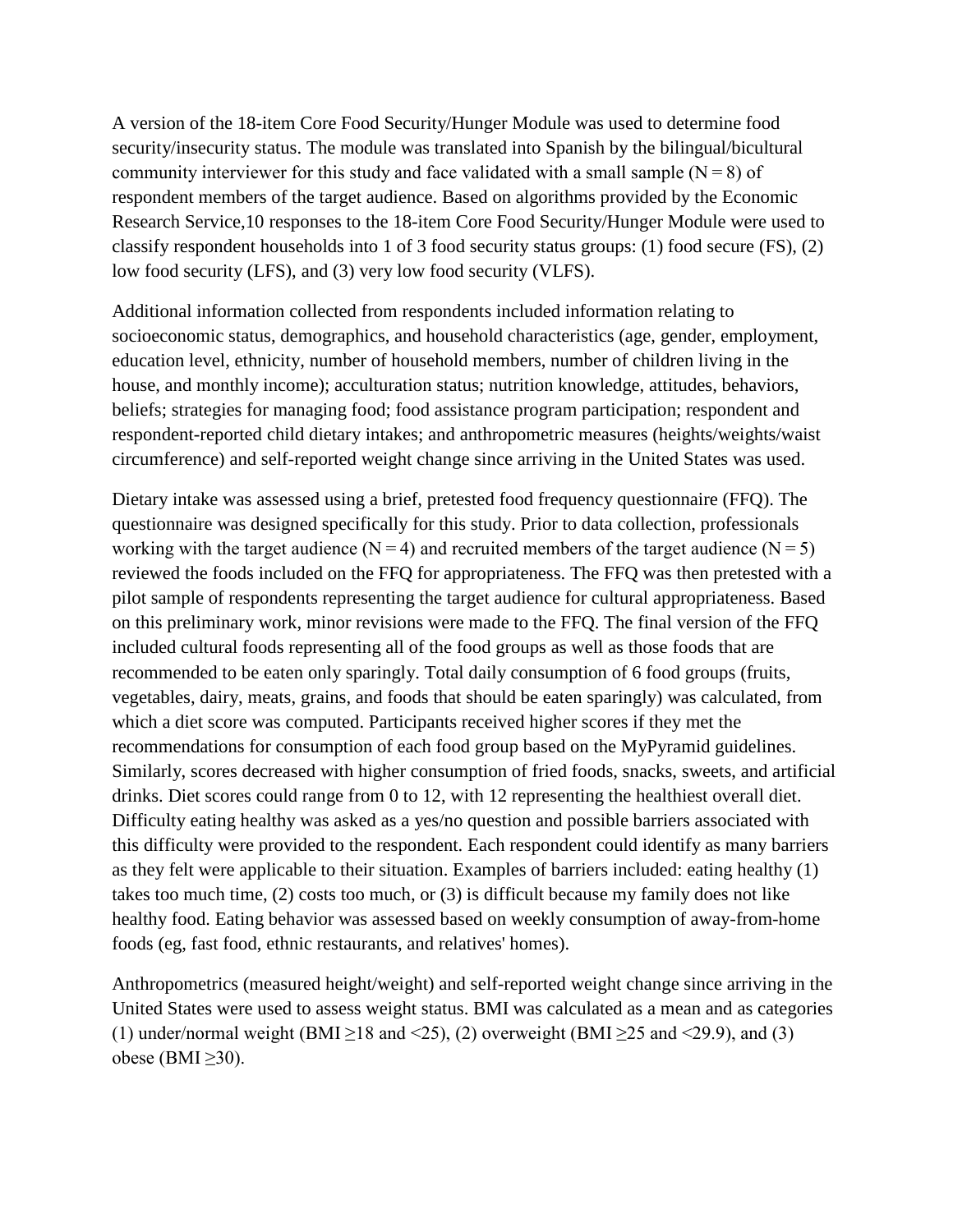Data collection was conducted by a trained bilingual, bicultural interviewer in respondents' homes. All research protocols were approved by the Institutional Review Board of the university at which the study was conducted. All study participants provided written consent to participate in this study.

### Data Analyses

Data were analyzed using SPSS version 14.0. Demographic and other descriptive data were used to develop profiles of respondents. These profiles provided a basis for determining relationships of demographic and other descriptive data with level of food insecurity. Relational analyses using Spearman's correlation and chi-square tests were used to assess differences between rural and urban Latino/Hispanics with regard to descriptive characteristics, food security, weight status, and diet One-way ANOVA tests were used to assess differences in measures between food secure and food insecure Latino/Hispanics living in rural and urban regions. Binomial logistic regression controlling for socioeconomic and demographic characteristics was used to examine determinants for overweight/obesity, low/very low food security, and poor diet among rural and urban Latino immigrants. Dichotomous variables for BMI (under/normal weight vs overweight/obese), food security status (food secure vs low/very low food security), and diet score (median split score, low vs high) were used as dependent variables.

## RESULTS

The rural and urban samples were representative of groups of caretakers primarily about 30 years of age, low income, with little to no education. Most lived in a house of 5 residents, with a household head that was employed full time and incomes at or below poverty. Characteristics of the two samples are presented in Table 1.

| <b>Variable</b>                 | Urban ( $N = 166$ )               | Rural $(N = 119)$    |
|---------------------------------|-----------------------------------|----------------------|
| Age $(\pm$ SEM)                 | $28.4 \pm 6.2$ years <sup>*</sup> | $31.7 \pm 7.2$ years |
| Ethnicity, % Mexican            | 68.7                              | $84.0*$              |
| Education, $\% \leq 8$ th grade | 60.6                              | 53.6                 |
| Employment, % full time         | 74.7                              | $62.2*$              |

TABLE 1. Characteristics of study participants by urban/rural residence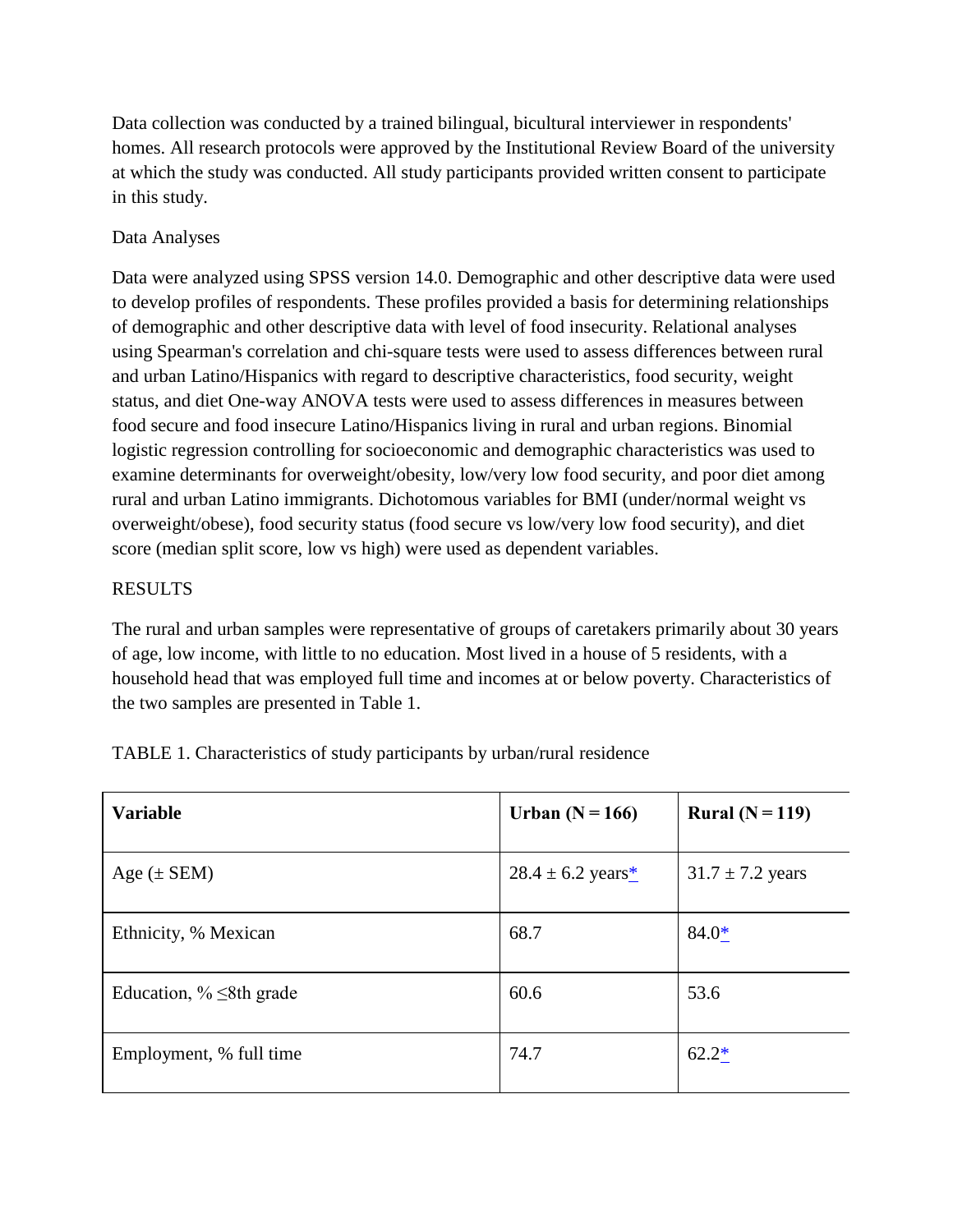| <b>Variable</b>                              | Urban ( $N = 166$ ) | Rural $(N=119)$  |  |  |
|----------------------------------------------|---------------------|------------------|--|--|
|                                              | 16.0                | $26.1*$          |  |  |
| Household size $(\pm$ S.E.M)                 | $5.1 \pm 1.6$       | $4.9 \pm 1.5$    |  |  |
| Food stamp participation, % participating    | 41.4                | $51.8**$         |  |  |
| Time in the United States (years $\pm$ S.D.) | $4.4 \pm 3.3$       | $8.1 \pm 5.5$ ** |  |  |

TABLE 1. Characteristics of study participants by urban/rural residence

 $*$ p < 0.05.

 $**p < 0.001$ .

Despite some general similarities, there were some differences between the 2 samples. Comparison of the 2 groups indicated that mean age, full-time employment status, food stamp usage, and monthly income were significantly greater in the rural group participants. Additionally, there was a significantly greater percentage of Mexicans living in the rural regions in comparison to the urban region. Other Latino groups represented in these samples included Puerto Ricans, Columbians, Dominicans, Cubans, and El Salvadorans. Initially, an acculturation scale for this study was developed using the following variables: amount of time participants have lived in the United States, country of birth, language proficiency in Spanish and English, and preparation and consumption of ethnic meals. With the exception of time in the United States (8.1 years vs 4.4 years, rural vs urban respondents, respectively,  $p < .001$ ), both rural and urban groups were homogeneous with regard to ethnic food preparation and consumption frequency and language spoken in the home (Spanish).

Between Group Differences

Food Security Level

Level of food security was found to significantly differ between the two groups (Table 2). Rural Latinos were more likely to experience low food security than urban Latinos ( $\chi$ 2 = 11.9; df (2);  $p = .003$ ).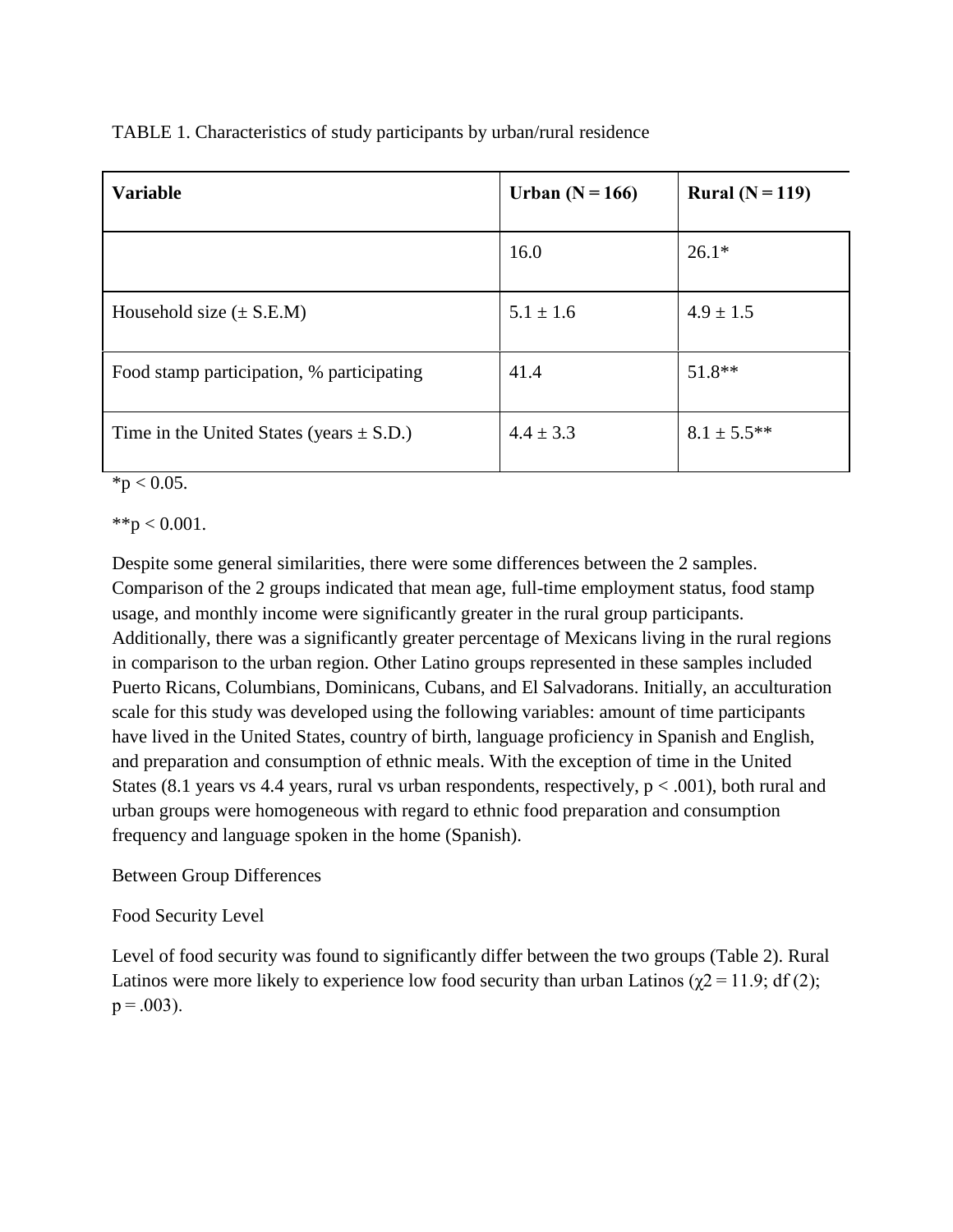TABLE 2. Food security levels among urban and rural Latino immigrants

| Category               | Urban ( $N = 166$ ) | Rural ( $N = 119$ ) |  |  |
|------------------------|---------------------|---------------------|--|--|
| Food secure            | 44.0                | 24.6                |  |  |
| Low food security      | 48.2                | 67.8                |  |  |
| Very low food security | 7.8                 | 7.6                 |  |  |

#### Weight Status

Weight status was categorized using measured heights and weights to compute BMI. Average BMI did not significantly differ between urban and rural respondents. However, when respondents were grouped into traditional BMI categories (under/normal, overweight, obese) significant differences were observed ( $\chi^2$  = 7.1; df(2); p = .029). Rural respondents were more likely to be overweight (BMI  $\geq 25.0 \text{ kg/m}^2 < 29.9 \text{ kg/m}^2$ ) and less likely to be at a normal weight at the time of the interview. Urban Latinos were more likely to be obese (Table 3).

TABLE 3. BMI category differences between urban and rural Latino immigrants

| Category                | Urban ( $N = 166$ ) | Rural ( $N = 119$ ) |  |  |
|-------------------------|---------------------|---------------------|--|--|
| Under/normal weight (%) | 22.7                | 16.2                |  |  |
| Overweight $(\%)$       | 33.1                | 49.1                |  |  |
| Obese $(\%)$            | 44.2.               | 34.5                |  |  |

Self-reported weight change since arriving in the United States among the rural group ( $M = 23.3$ ) lbs), although not significant, was greater in comparison to the urban group (19.5 lbs). Length of stay was broken down into  $\leq 2$  years, 2 to 10 years and  $>10$  years to indicate newly arrived, intermediate, and established Latinos. For rural Latinos, time in the United States was not associated with BMI; however, for urban Latinos, there was a statistical trend ( $p = .079$ ) for those residing in the United States the longest (>10 years) to have a higher BMI (32.7 kg/m2) than the groups that had been here less than 10 years (28.8 kg/m2:  $\leq$  2 years and 28.9 kg/m2: 2–10 years).

### Bivariate Analyses—Rural vs Urban

Daily Food Group Consumption, Difficulty Eating Healthy, and Eating Behaviors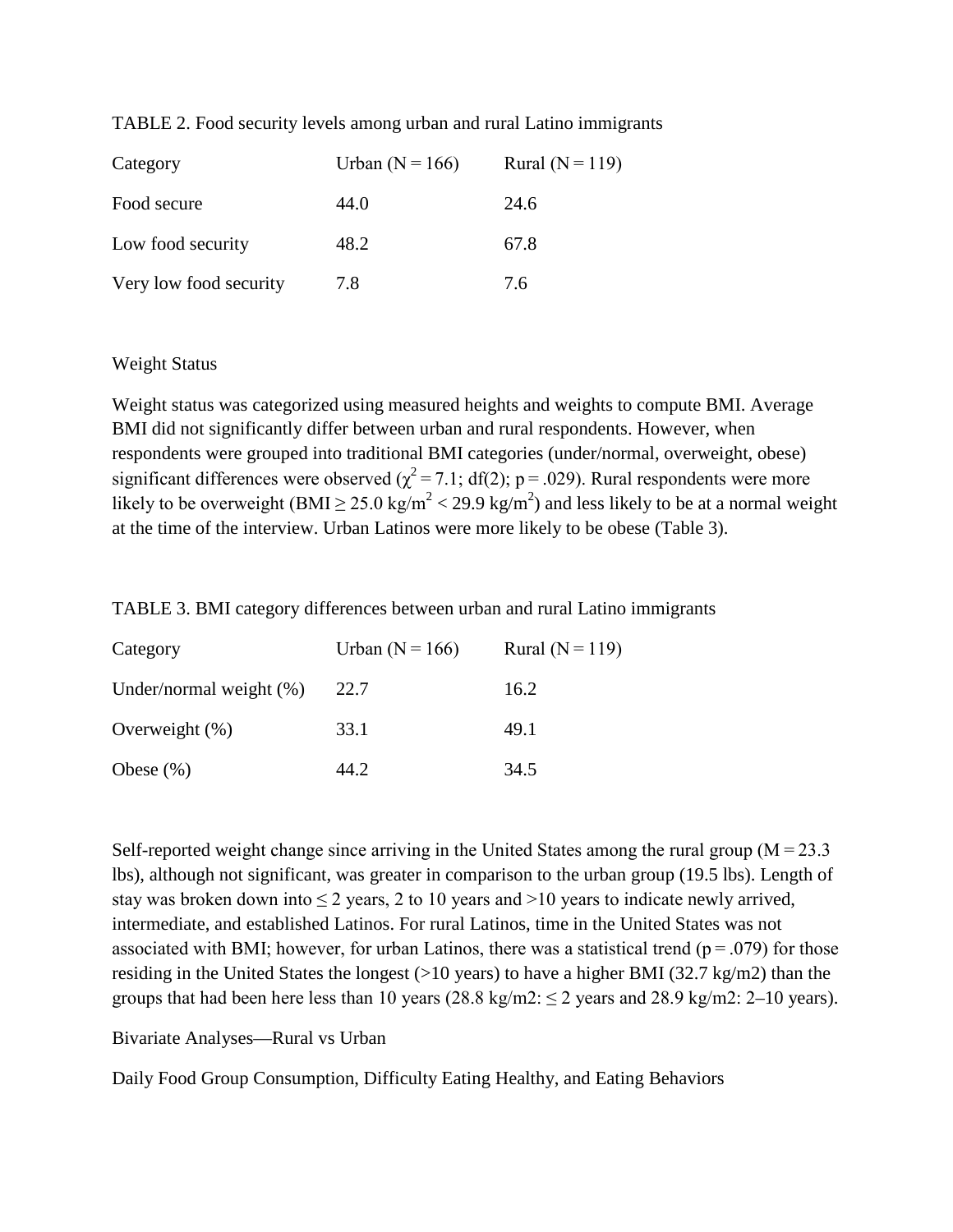Daily consumption of fruits (including 100% fruit juices), vegetables, dairy products, meats, grains, fats, oils, and fried foods was calculated from food frequency questionnaire data. Mean diet scores indicated that rural Latinos consumed a healthier diet than urban Latinos. (3.2 vs 2.4;  $F(1, 283)$  6.49; p = .012). Daily servings of grains, vegetables, and dairy were greater in the rural group than the urban group (3.3 vs 2.9; F(1, 256) 4.52; p = .034; 2.4 vs 1.5; F(1, 278) 16.73; p < .000; 2.9 vs 2.2; F(1, 210) 17.55; p < 001, respectively).

Despite having a healthier diet, the rural group reported increased difficulty eating healthy  $(\gamma 2)$  $(1) = 10.6$ ,  $p = .001$ ). Difficulty eating healthy was associated with BMI in both the urban and rural group (χ2 (2) = 5.52, p = .063) and (χ2 (2) = 7.83, p = .020), respectively. Increased difficulty eating healthy corresponded with higher BMI.

Specific barriers to eating healthy food were reported among urban and rural groups, with difficulty finding healthy food being reported by nearly twice as many urban participants (9.6%) as rural (4.7%) participants. Increased time required to prepare healthy food was reported by nearly twice as many rural participants (3.0% and 7.9%, respectively). The most notable barrier to eating healthy was increased cost of healthy food reported by 6.6% urban and 21.3% rural participants.

## Eating Out Behaviors

Consumption of fast foods and eating at friends' or relatives' homes were reported more frequently in the rural group ( $\chi$ 2 = 26.8; df (1); p < .000;  $\chi$ 2 = 7.7; df (1); p = .006, respectively). As stated before, the rural group was more likely to have low food security and these differences in eating patterns are possibly due to strategies used by food insecure households to maximize food supplies.

### Urban/Rural by Food Security/Insecurity Status

Time in the United States was only associated with food security in the rural group. Food insecure rural Latinos had been in the United States a significantly less amount of time than food secure Latinos (4.5 years vs 11.1 years;  $F(1, 101)$  35.33,  $p = .001$ ). Mean BMI, BMI category, or self-reported weight change was not significantly associated with food security status for either rural or urban Latinos; however, there was a trend that among urban Latinos food insecurity was associated with being under or normal weight.

Differences in diet score and difficulty eating healthy were associated with food security among rural residing Latinos. Although scores for both urban and rural Latinos were low, food insecurity among rural Latinos was significantly associated with a lower diet score and greater difficulty eating healthy. Specifically, one-way ANOVA analyses indicated that compared to food secure households, low and very low food security were associated with decreased consumption of dairy (3.4 vs 2.7; F(1, 92) 4.80;  $p = .031$ ) and tended to be associated with decreased fruit  $(2.7 \text{ vs } 2.1; F(1, 122) 3.00; p = .087)$  servings and increased consumption of fried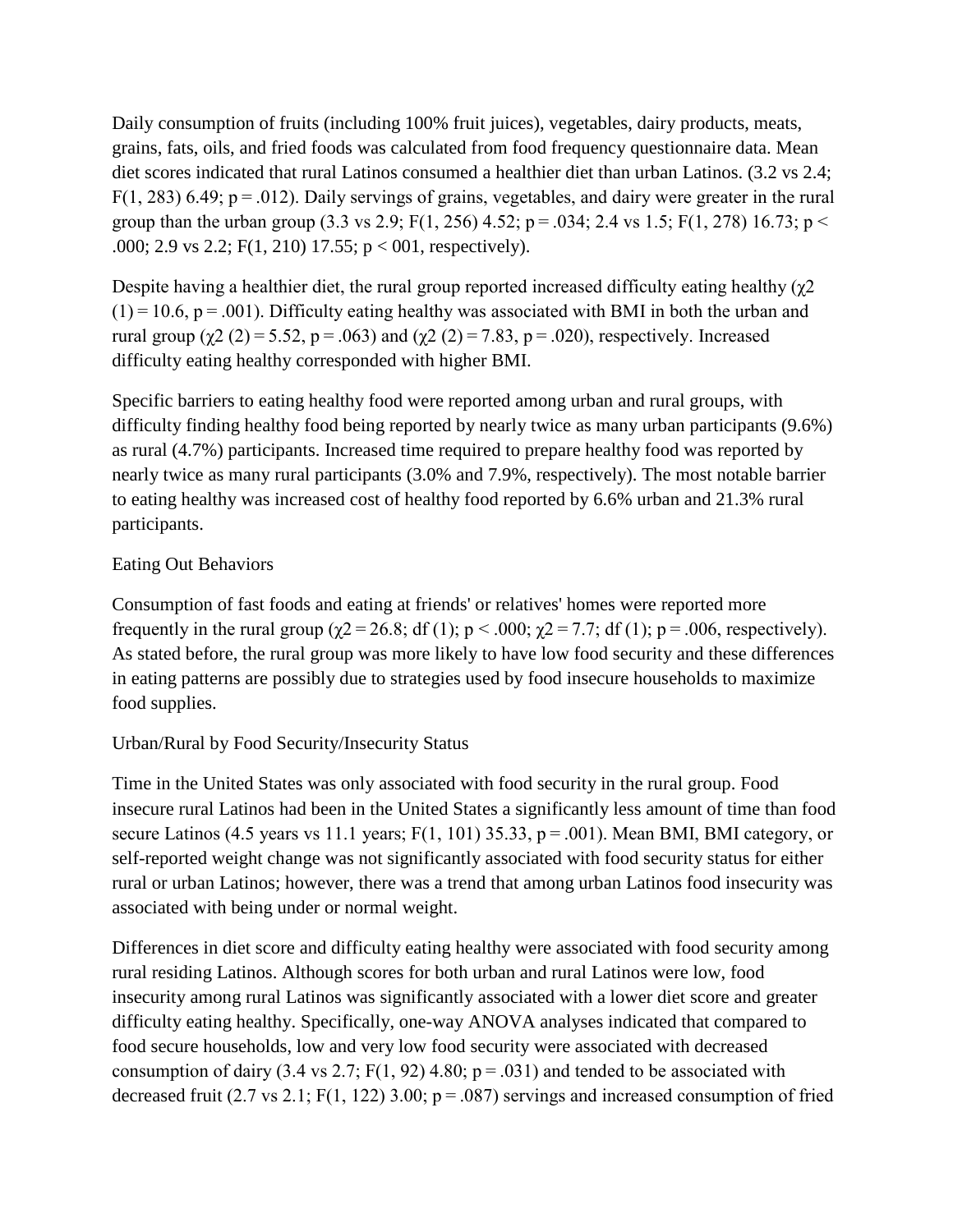and refined foods  $(2.8 \text{ vs } 3.8; F(1, 109) 3.17; p = .078)$  among rural Latinos and increased consumption of bread and grains  $(2.6 \text{ vs } 3.1; \text{ F } (1,145) \, 4.22; \text{ p} = .042)$  among urban Latinos.

# Barriers to Healthy Eating

Regardless of food security status, both urban and rural Latinos reported multiple reasons why they do not eat healthy. Not knowing how to buy healthy foods (8.2%) and receiving no family support for healthy eating (8.2%) were the 2 reasons most identified for urban food secure Latinos. High cost (11.8%) and difficulty finding healthy foods their family would eat (11.8%) were the most frequently reported from food insecure urban Latinos. For food secure rural Latinos, high cost (12.1%) and inability to read food labels (9.1%) were identified as the most important barriers. High cost (27.9%) and increased time to prepare healthy foods (9.7%) were reported as the most pressing barriers to healthy eating for food insecure rural Latinos.

Determinants of Overweight/Obesity, Low/Very Low Food Security and Poor Diet

Binomial logistic regression, controlling for age, ethnicity, education, income, employment, and food stamp program participation, indicated that both time in the United States and difficulty eating healthy were determinants for overweight/obesity, low/very low food security, and poor diet for rural residing Latino immigrants (Table 4). No significant determinants were noted in either the urban or rural group for BMI; therefore, data are not presented in the table for BMI.

| <b>Determinant</b>                             | <b>Urban</b>         |           |                              |             |           |                              | Rural   |             |                              |         |           |                              |
|------------------------------------------------|----------------------|-----------|------------------------------|-------------|-----------|------------------------------|---------|-------------|------------------------------|---------|-----------|------------------------------|
|                                                | <b>Food Security</b> |           |                              | <b>Diet</b> |           | <b>Food Security</b>         |         | <b>Diet</b> |                              |         |           |                              |
|                                                | $\beta$              | <b>OR</b> | $\mathbf{p}$<br><b>Value</b> | $\beta$     | <b>OR</b> | $\mathbf{p}$<br><b>Value</b> | $\beta$ | <b>OR</b>   | $\mathbf{p}$<br><b>Value</b> | β       | <b>OR</b> | $\mathbf{p}$<br><b>Value</b> |
| Difficulty<br>eating healthy<br>$(N = 166)$    | .520                 | 1.68      | .110                         | $-.214$     | .81       | .511                         | 1.03    | 2.81        | .033                         | $-.385$ | .68       | .341                         |
| Time in United<br><b>States</b><br>$(N = 108)$ | $-.001$              | .99       | .733                         | .004        | 1.00      | .292                         | $-.005$ | .99         | .047                         | .005    | 1.01      | .058                         |

TABLE 4. Determinants of low/very low food security and poor diet

OR indicates odds ratio.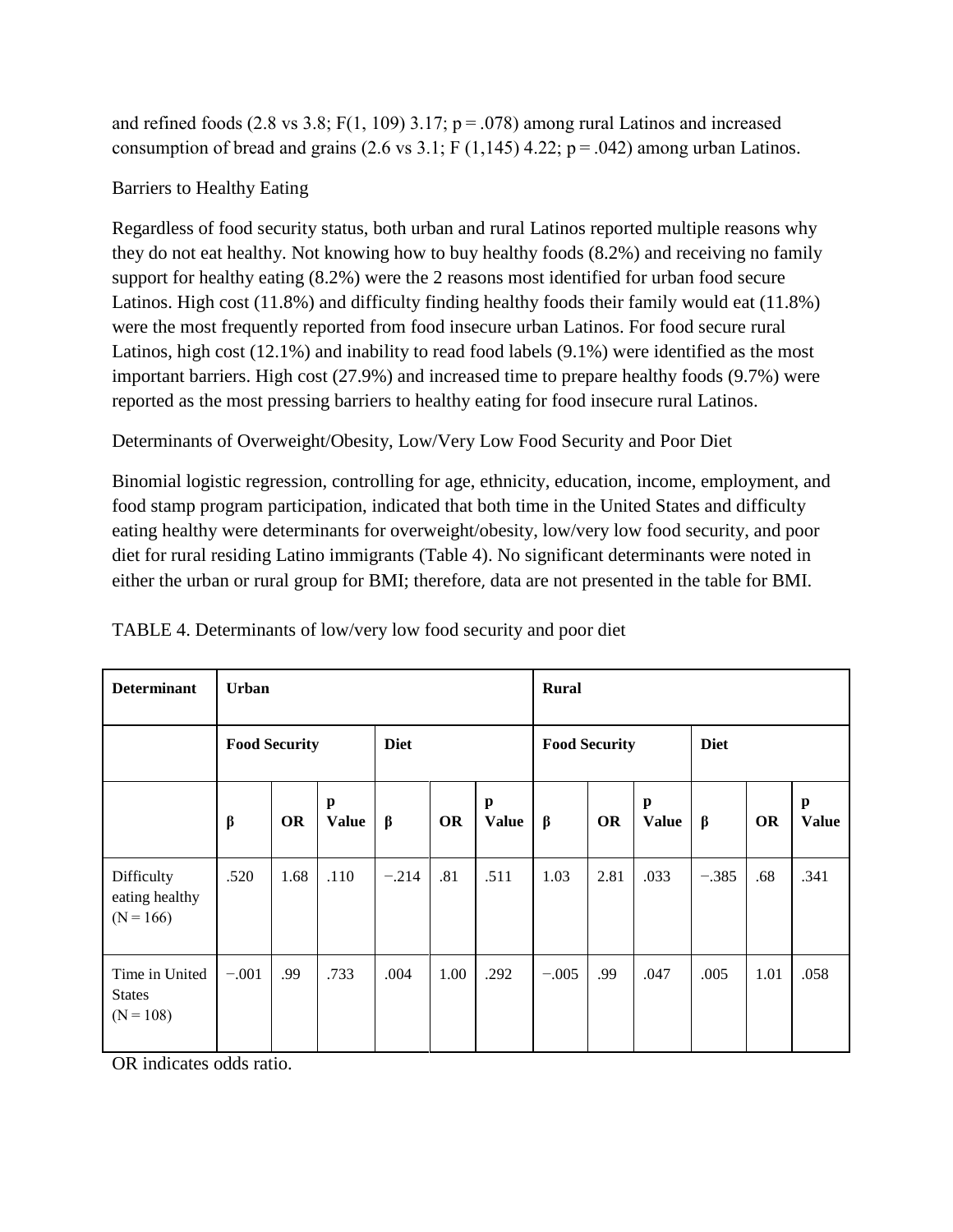For rural residing Latino immigrants, self-reported difficulty eating healthy and having lived in the United States for a shorter period of time were determinants of low/very low food security. Also, for rural Latinos the longer the period of time lived in the United States, the better the diet.

### **DISCUSSION**

The objectives of this project were to (1) examine food insecurity, weight status, and dietary behaviors in a rural Latino community; (2) compare nutritional and BMI profiles between rural and urban Latinos; and (3) examine determinants of food security, weight status, and diet among rural and urban Latino immigrants. Regardless of rural or urban designation, all study respondents were primarily low-income, child caretakers with low education levels living in households with an average of 5 individuals. There are clear distinctions in rural and urban Latinos, however, with regard to age, employment status, participation in the food stamp program, and length of time in the United States.

Food insecurity was higher among rural Latinos than urban Latinos. Rural Latinos were significantly more likely to live in low food secure households. These findings are in contrast to other studies that report greater food insecurity among urban Latinos or no rural/urban difference in food security.21,23

As supported by Jackson et al,24 BMI was significantly greater in rural versus urban residing respondents. Rural respondents were less likely to be at a normal weight and more likely to be overweight than urban Latinos. Although rural respondents have resided in the United States significantly longer than their urban counterparts and reported a greater weight gain since moving to the United States, time in the United States was not significantly associated with BMI among rural Latinos. Similar results were noted by Bowie et al,25 who reported that length of time in the United States was not associated with BMI among California Latino men and women. For urban Latinos, however, length of time in the United States approached significance with regard to BMI. Residence of greater than 10 years was associated with a higher BMI. These findings do support to some extent research conducted by Himmelgreen et al,16 which indicated that for Puerto Ricans, length of time in the United States is positively associated with weight gain.

It is not possible to tell from our data whether weight gain has been continuous over years of residence, occurred all at once and never lost, or began prior to moving to the United States. Respondents were asked specifically, however, how much their weight had changed since arriving in the United States. The fact that rural respondents had been in the United States longer may be attributed to the steady work available to them in the poultry industry. The urban sample was not associated with any one major employer, so their employment may have been more sporadic and seasonal and thus their stay in the United States less continuous. The fact that rural Latinos resided in the United States significantly longer than their urban counterparts may help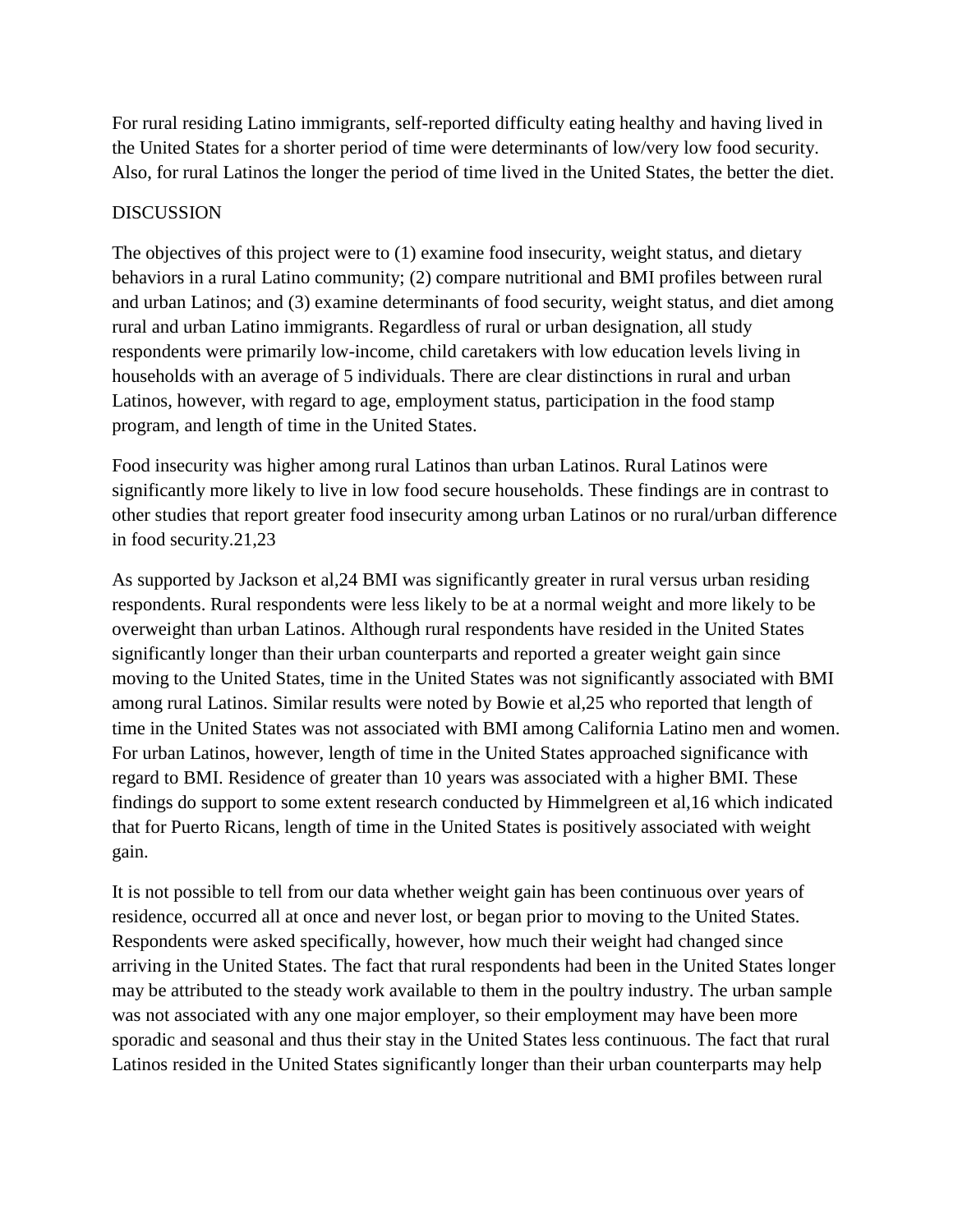to explain the higher weight gain and overweight. This may be due to the fact that they had assumed unhealthy behaviors often associated with adopting the United States' culture.

With the exception of time in the United States, the urban and rural groups were homogeneous in terms of acculturation factors (language spoken at home, English fluency, and ethnic food preparation and consumption). Rural Latinos had been in the United States twice as long as urban Latinos. Using length of stay in the United States as the indicator of acculturation among these groups means that rural Latinos were more acculturated than urban Latinos. This is of particular importance because acculturation has been associated with increased risk of chronic disease and obesity.26 Based on their time in the United States, rural Latinos have been reported to consume low amounts of fruits and vegetables and more high-fat foods.26 This study found, however, that more fruits and vegetables were eaten by the rural participants in comparison to the urban group. Additionally, greater variety of vegetable consumption (starchy, dark green, legumes) was noted among the rural group. The sources of these vegetables, which are usually more expensive, were not recorded in this study. One study of migrant and seasonal farmworkers in North Carolina21 found that when provided garden space by their employers, Latino/Hispanic workers grew vegetables to supplement their household food supplies. It is possible that the rural participants were more likely to have had gardens or neighbors who supplied them with produce from their gardens.

All participants in the current study were asked to identify specific locations and frequency of food eaten outside the home during the week. The rural group consumed significantly more meals at friends or relatives houses or at fast food restaurants compared to the urban group. Our findings contrast with Duerksen et al,27 who found a significant relationship between weight status and fast food consumption. These investigators concluded that among Mexican American families, higher BMI scores were associated with higher American fast food consumption. Greater frequency of eating away from home and consumption of low-cost, unhealthy foods (snacks, soda, fried foods) are commonly used coping strategies to reduce consumption of more expensive, healthier foods among rural participants.20

This study also addressed the impact of food security differences on diet and weight status among rural and urban Latinos. For both urban and rural Latinos, food security was not associated with overweight or obesity or weight change since arriving in the United States. However, for the urban group, there was a trend indicating that food insecurity was associated with being under or normal weight. Our findings do not support several studies that have indicated a positive relationship between food insecurity and overweight.6,16,27

Dietary behaviors and reported difficulty eating healthy were significantly associated with food insecurity among rural Latinos. Food insecure rural Latinos received a lower diet score than urban Latinos based on their decreased consumption of dairy and fruit and increased consumption of low-cost, high-fat, high-sugar foods. Dietary behaviors among food insecure urban Latinos indicated only an increased consumption of breads and grains.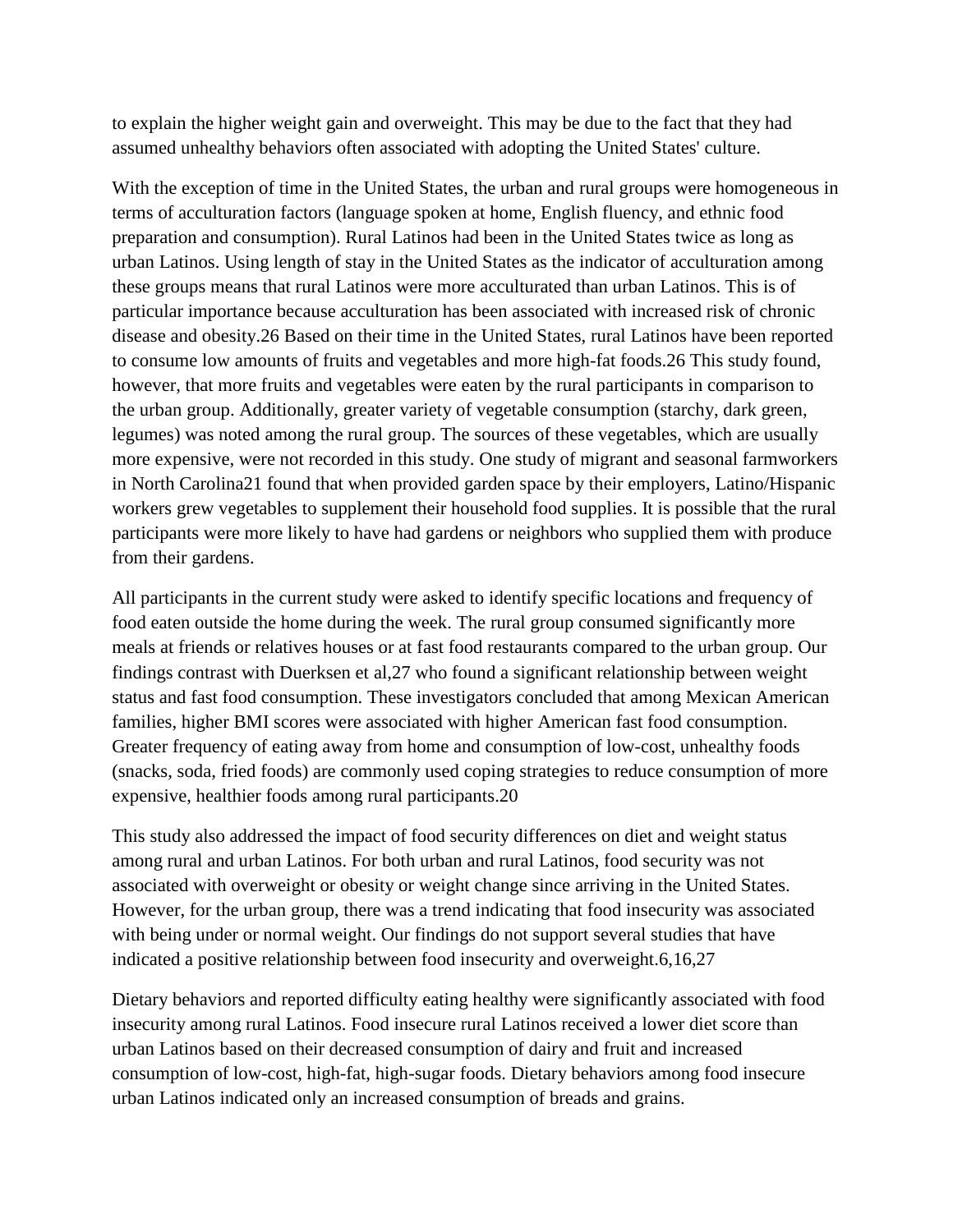One of the most reported barriers by food insecure rural Latinos, which may help to explain the greater consumption of unhealthy foods, was that healthy foods cost too much. Even if they were able to supplement their diets with home grown fruits and vegetables, food costs for families of 5 or more are likely to put considerable strain on already limited food budgets. Even with food stamp assistance, the challenge to accessing enough healthy food selections on a daily basis is likely to be quite daunting. This may in part explain the greater reliance on more fast food and low-cost, convenient food that has little nutritional value. These findings do not, however, support McArthur et al,28 who found that rural and urban status was not associated with availability of high-calorie foods.

Finally, both reported difficulty eating healthy and time in the United States were determinants of food security status and diet among rural Latinos. Greater difficulty eating healthy was associated with low/very low food security and poor diet. In contrast to other studies,26,29,30 this study showed that for rural Latino immigrants, although their overall diet score was low, their diet was better the longer they lived in the United States. Again, this may be attributed to other means for accessing healthy foods (e.g., gardening) that were not addressed in this study.

The limitations of this study warrant caution in interpretation. Convenience sampling was used because random sampling is difficult with this population. Issues of residency and general hesitancy to provide sensitive information prevent many members of this group from participation in studies. Consequently, we recognize that the results may be more reflective of who was willing to participate and that the findings are not specifically generalizable to other Latino/Hispanic immigrant groups. However, given the modest sample sizes and the diligence with which the data were collected, we are confident that our findings warrant consideration regarding the impact of food security on this population group. Additionally, diet intake was based solely on a food frequency questionnaire (FFQ) and not corroborated by food diaries or other accepted measures. For this population and the number of participants in the 2 samples, we feel the FFQ, though limited in terms of details of nutritional intake, nonetheless provided sufficient information to draw some conclusions about dietary patterns. Finally, we recognize that we have relied solely on time in the United States as an indicator of acculturation and that this has been shown to provide only a limited picture of an individual's acculturation status.31 We did examine other indicators (ethnic food preparation, language spoken, country of birth) but found no difference between groups. Time in the United States was the only indicator of acculturation that provided variation between the 2 groups.

Despite the limitations, this study is unique in that it addresses dietary intake, difficulty eating healthy, as well as weight status as they relate to both food security and urban and rural status. Our findings suggest that food insecure rural Latino immigrants are at higher risk for poor diets and barriers associated with eating healthy compared to their urban counterparts. Practitioners working with Latino immigrants need to take into account the fact that food insecurity and rurality have serious implications for dietary behaviors. It should also be noted that despite food selection limitations, food stamps do not seem to be a factor limiting consumption of high-fat,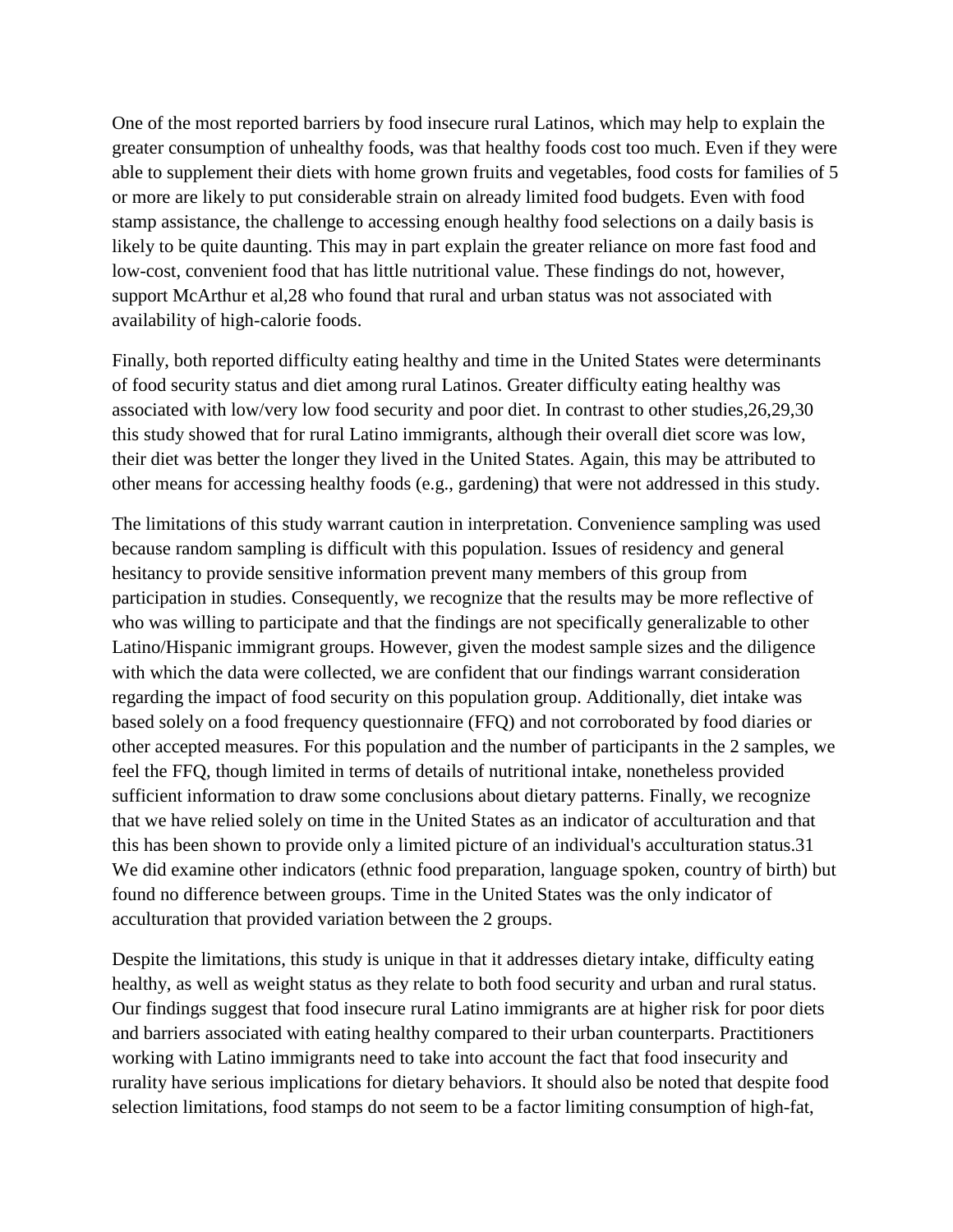unhealthy foods. The study addresses a gap in research with Latino immigrants noted by Quandt et al,21 for which dietary intake and nutritional status are missing variables. Future studies should address the timing of weight change for Latino immigrants upon arrival to the United States. Regardless of household location or food security status, 80% of the total sample was overweight or obese. By pinpointing the time at which this weight gain occurs, researchers can better develop targeted interventions for Latino immigrants. As suggested by Pérez-Escamilla and Putnik,31 future studies need to also consider life trajectories and experiences of Latinos prior to the move to the United States. Data from such studies will provide valuable guidance in the development of effective nutrition education intervention for this target audience.

Acknowledgments

Funding was provided by the USDA Small Grants Research Program, Southern Rural Development Center. There are no conflicts of interest or existence of online supporting material. We also thank all participants, research assistants, and community interviewers.

### **REFERENCES**

1. Kasper, J, Gupta, SK, Tran, P, Cook, JT and Meyers, AF. 2000. Hunger in legal immigrants in California, Texas, and Illinois. Am J Public Health., 90: 1629–1633.

2. Rose, D. 1999. Economic determinants and dietary consequences of food insecurity in the United States. J Nutr., 29(2S, suppl): 517S–520S.

3. Adams, EJ, Grummer-Strawn, L and Chavez, G. 2003. Food insecurity is associated with increased risk of obesity in California women. J Nutr., 133: 1070–1074.

4. Mazur, R, Marquis, G and Jensen, H. 2003. Diet and food insufficiency among Hispanic youths; acculturation and socioeconomic factors in the third National Health and Nutrition Examination Survey. Am J Clin Nutr., 7: 1120–1127.

5. Kaiser, LL, Melgar-Quinonez, HR, Lamp, CL, Johns, MC, Sutherlin, JM and Harwood, JO. 2002. Food security and nutritional outcomes of preschool-age Mexican-American children. J Am Diet Assoc., 102: 924–929.

6. Drewnowski, A and Specter, SE. 2004. Poverty and obesity: the role of energy density and energy costs. Am J Clin Nutr., 79: 6–16.

7. Olson, C. 1999. Nutrition and health outcomes associated with food insecurity and hunger. J Nutr., 129(suppl): 521S–524S.

8. Rush, TJ, Ng, V, Irwin, JD, Stitt, LW and He, M. 2007. Food insecurity and dietary intake of immigrant food bank users. Can J Diet Pract Res., 68(2): 73–78.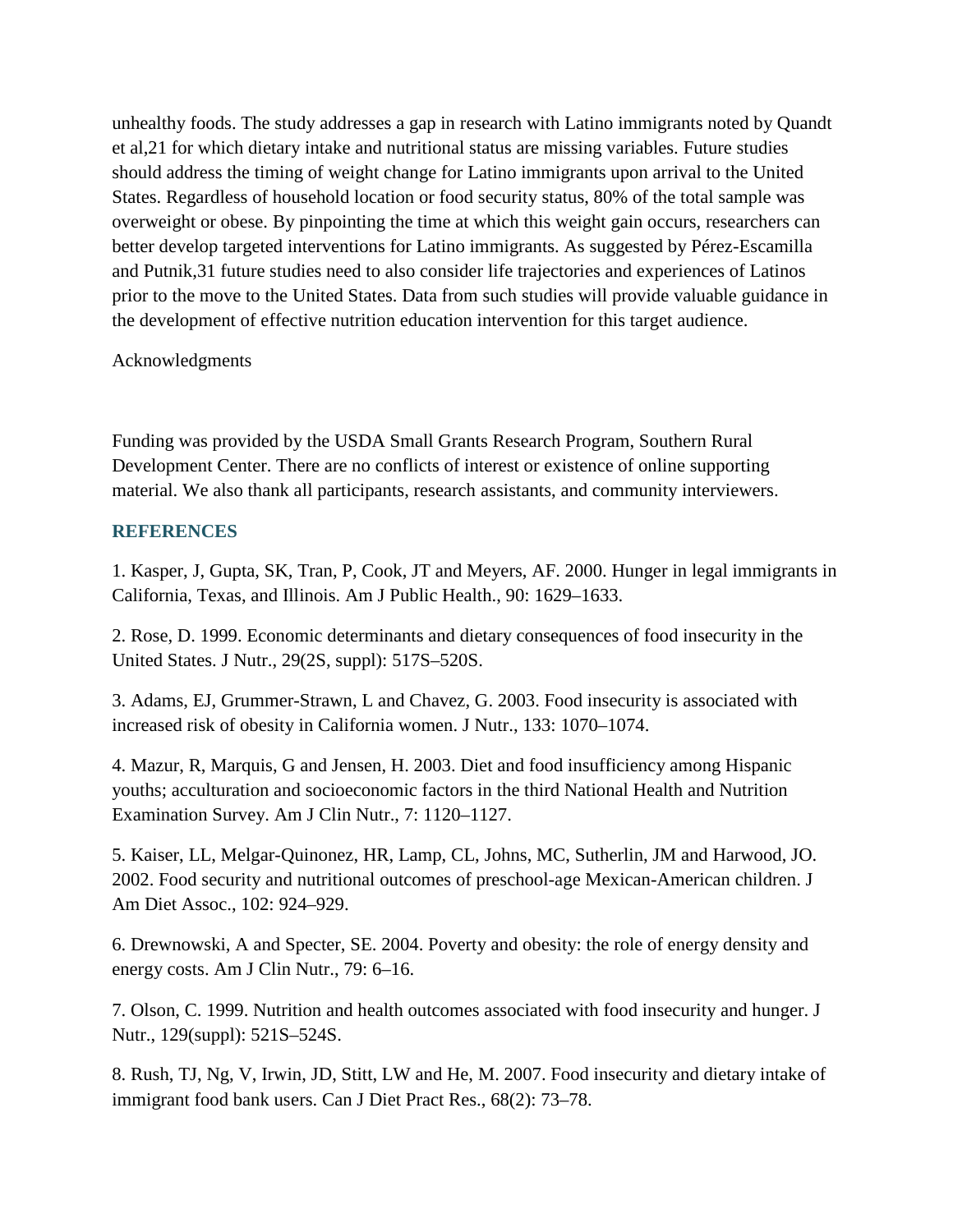9. Weigel, MM, Armijos, RX, Hall, YP, Ramirez, Y and Orozco, R. 2007. The household food insecurity and health outcomes of US-Mexico border migrant and seasonal farmworkers. J Immigr Minor Health., 9: 157–169.

10. Nord M, Andrews M, Carlson S. Measuring Food Security in the United States: Household Food Security in the United States, 2005. Economic Research Service, United States Department of Agriculture. Food and Nutrition Research Report Number 29. <http://www.ers.usda.gov/Publications/ERR29/ERR29fm.pdf> (Accessed: 21 June 2007).

11. Ogden, CL, Carroll, MD, Curtin, LR, McDowell, MA, Tabak, CJ and Flegal, KM. 2006. Prevalence of overweight and obesity in the United States, 1999–2004. JAMA., 295: 549–555.

12. Wenten, M, Gilliland, FD, Baumgartner, K and Samet, JM. 2002. Associations of weight, weight change, and body mass with breast cancer risk in Hispanic and non-Hispanic white women. AEP., 12: 435–444.

13. Ludwig, DS, Ebbeling, CB, Pereira, MA and Pawlak, DB. 2002. A physiological basis for disparities in diabetes and heart disease risk among racial and ethnic groups. Am Soc Nutr Sci., 132: 2492–2493.

14. Sundquist, J and Winkleby, M. 2000. Country of birth, acculturation status and abdominal obesity in a national sample of Mexican-American women and men. Int J Epidemiol., 29: 470– 477.

15. Quan, T, Salomon, J, Nitzke, S and Reicks, M. 2000. Behaviors of low-income mothers related to fruit and vegetable consumption. J Am Diet Assoc., 100: 567–570.

16. Himmelgreen, DA, Pérez-Escamilla, RMartinez, D. 2004. The longer you stay, the bigger you get: length of time and language use in the US are associated with obesity in Puerto Rican women. Am J Phys Anthropol., 125: 90–96.

17. Gamm, LD, Hutchison, LL, Dabney, BJ and Dorsey, AM, eds. 2003. Rural Healthy People 2010: A Companion Document to Healthy People 2010, Vol. 1, College Station, Tex: The Texas A&M University System Health Science Center, School of Rural Public Health, Southwest Rural Health Research Center.

18. Stuff, JE, Horton, JABogle, ML. 2004. High prevalence of food insecurity and hunger in households in the rural Lower Mississippi Delta. J Rural Health., 20: 173–180.

19. Economic Research Service, United States Department of Agriculture. Rural Income, Poverty, and Welfare: Rural Poverty. The Economics of Food, Farming, Natural Resources and Rural America.<http://www.ers.usda.gov/Briefing/incomepovertywelfare/ruralpoverty/> (Accessed: 23 May 2004).